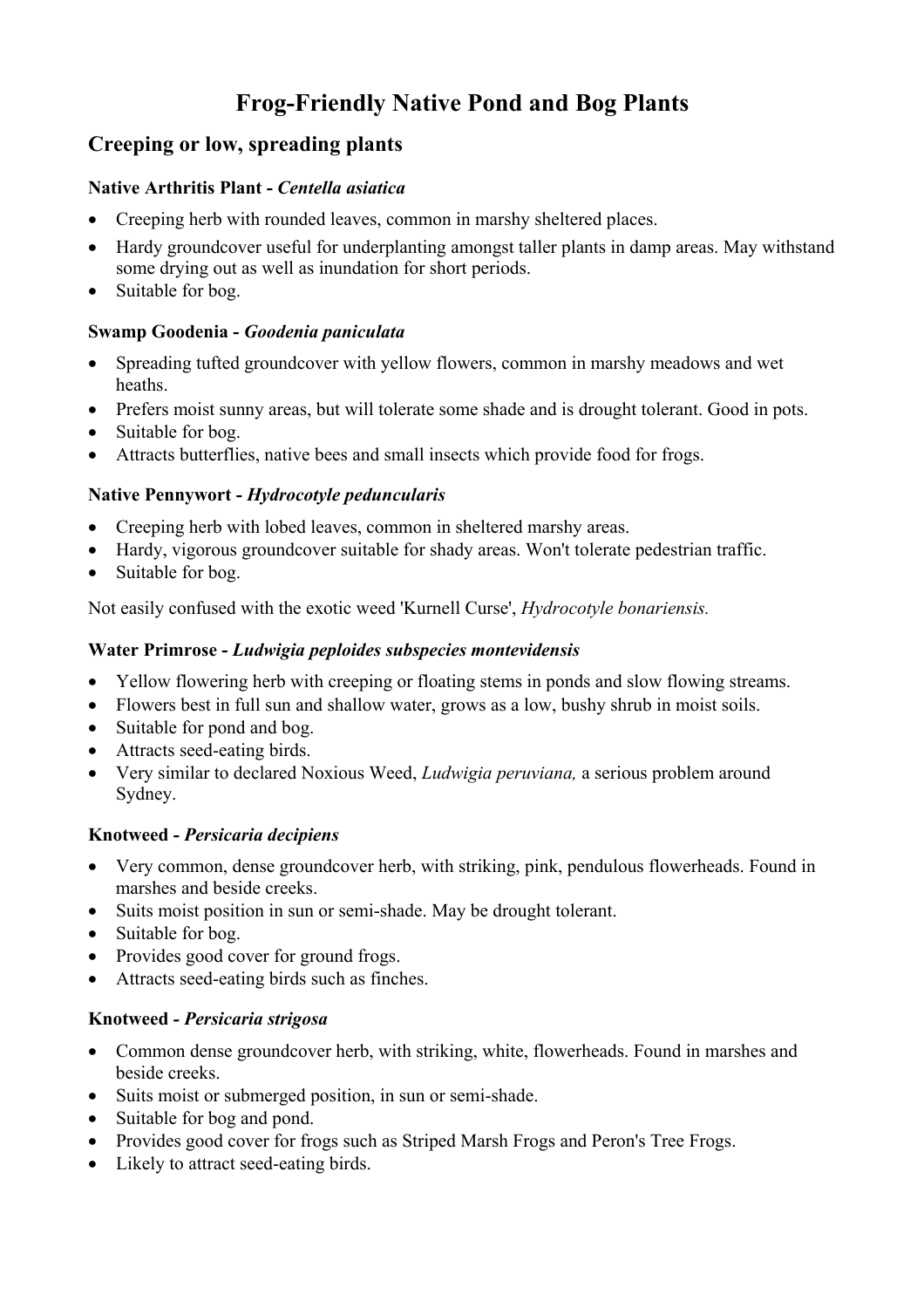# **Sedges, rushes and grass-like, taller plants**

#### **Tassel Sedge –** *Carex fascicularis*

- Strap-leaved clumping plant with pendant clusters of bright green tassels, found in wetland margins and swampy areas.
- Hardy, attractive sedge 1m x 1m, for sunny position or shade, may be drought tolerant but prefers regular water.
- Suitable for pond and bog.
- Butterfly food plant.

# **Tall Sedge -** *Carex appressa*

- Grass-like sedge with spiralling flower-heads, common along creeks and in wet areas.
- Hardy attractive sedge in full sun to full shade, prefers moist soil but is fairly drought tolerant.
- Suitable for pond and bog.
- Provides good shelter for small frogs.
- Attracts butterflies (and is a wombat food plant!)

# **Knobby Club-Rush -** *Isolepis nodosa*

- Erect grass-like sedge to 70cm, with distinctive spherical flower heads, common in moist soil near the sea.
- Prefers full sun and moist soils, yet tolerates drought and shade. Grows well in pots. Very hardy.
- Suitable for bog.
- Good for small ground frogs when planted in clumps.
- Attracts native bees.
- Spreads easily by seed in moist places.

# **Mat Rush -** *Lomandra longifolia*

- Clumping, grass-like herb to 0.7m, with sharpened leaf tips. Common in many habitats, in sun or shade.
- Hardy plant for exposed and coastal gardens on any soil.
- Suitable for bog.
- Excellent habitat for small frogs.
- Attracts seed and insect-eating birds and butterflies, provides shelter and nesting sites for birds (and another wombat food plant!)

# **Common Reed -** *Phragmites australis*

- Tall, erect grass, with handsome, feathery flowerheads forming dense stands in marshy ground in fresh or brackish water. Common throughout Australia.
- Suits sunny or semi-shaded position. Fast spreading, so may require containment in pots.
- Suitable for bog and pond.
- Provides habitat for birds and insects such as butterflies. New shoots are edible.
- May be confused with the exotic weed Giant Reed *Arundo donax.*

# **Water Ribbons -** *Triglochin procerum*

- Clumping aquatic herb, with fleshy, strap-like leaves along creeks and in permanently wet areas.
- Attractive, glossy water plant for full or partial shade in permanent water.
- Suitable for ponds.
- Leaves, seeds and tubers are eaten by waterbirds, attracts butterflies and other insects and provides fish habitat. Tubers are edible by humans.